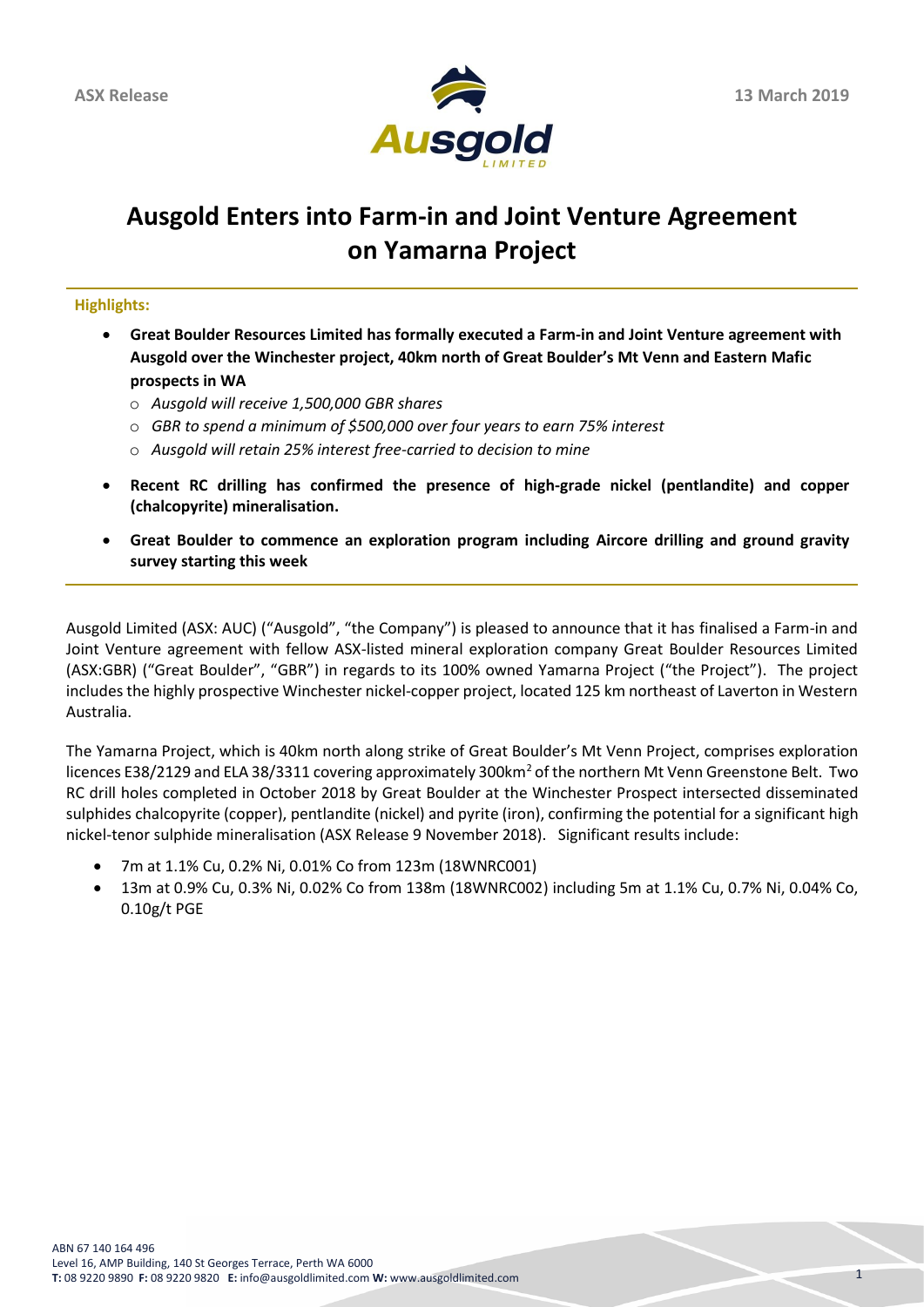



*Figure 1 - Location of Ausgold's Yamarna Project*

# **The Agreement**

Great Boulder has exercised their option to form a Farm-in/ Joint Venture on granted tenement E38/2129 and application E38/3311. Under the terms of the agreement, Great Boulder will issue Ausgold 1,500,000 GBR shares which are under staged voluntary escrow periods of 3 to 9 months. Great Boulder can earn a 51% interest in the Winchester project by spending \$250,000 on exploration over two years, and an additional 24% (75% in total) by spending an additional \$250,000 (\$500,000 in total) over four years. Great Boulder has currently spent approximately \$100,000 at Winchester.

Upon Great Boulder meeting the minimum expenditure milestone, Ausgold will retain a 25% free-carried interest in the Winchester project to a decision to mine.

# **Management Comment**

# **Ausgold's Managing Director, Matthew Greentree, commented:**

*"We are pleased to formalise the Joint Venture agreement with Great Boulder ensuring the highly prospective Yamarna Project is advanced by a focused nickel – copper exploration program over the next two years. Great Boulder has shown a commitment to exploration in the region and has committed to spend \$500K to earn 75% of the Yamarna project."*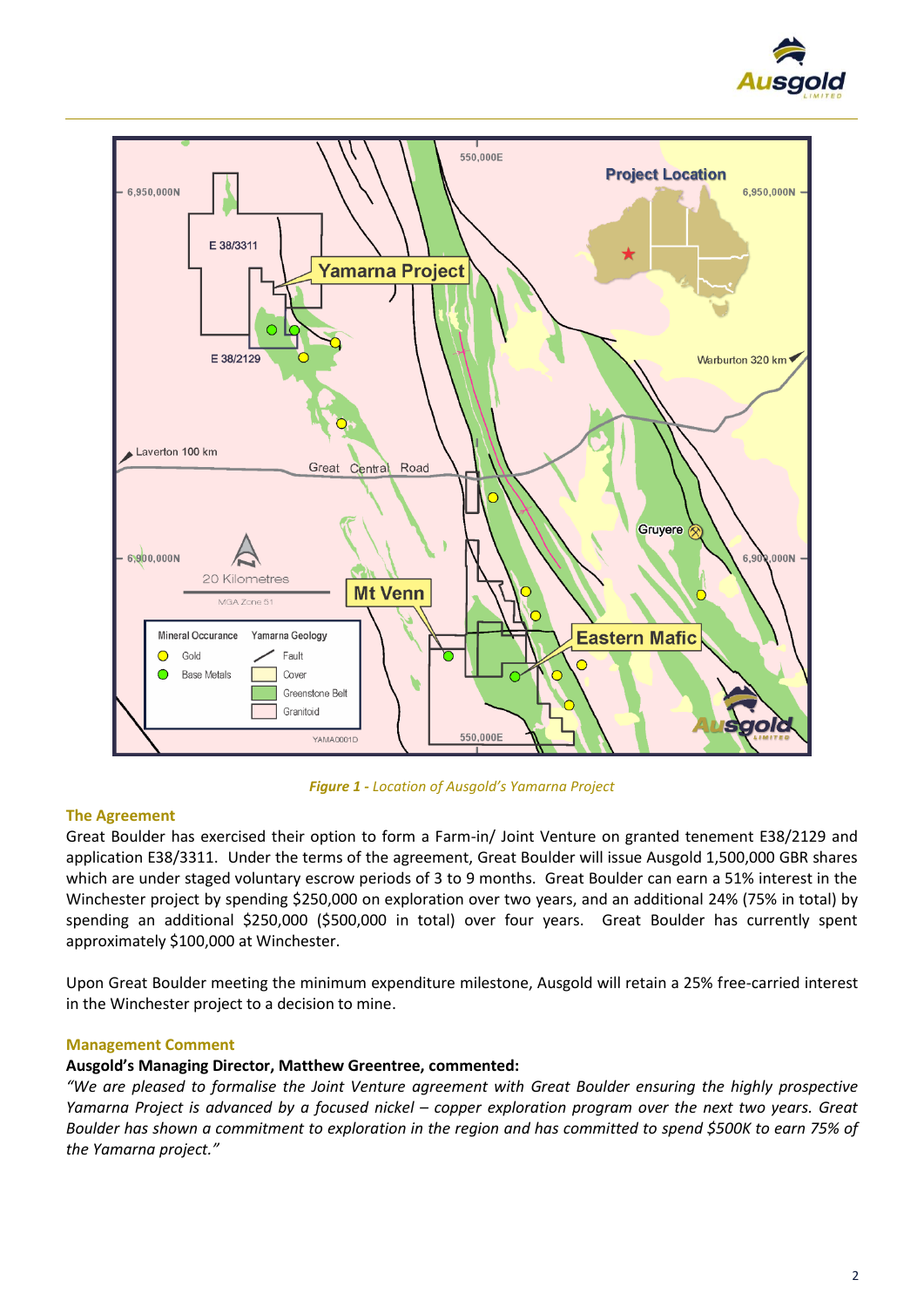

*"The Joint Venture is structured so Ausgold retains a 25% free-carried interest through to a decision to mine, allowing Ausgold to focus its funds on its 100%-owned Katanning Gold Project, where the Company continues to have exploration success and is progressing towards a mine development of the 1.04 Moz gold Resource."*

# **Great Boulder Managing Director Stefan Murphy, commented:**

*"The Winchester project could play an important role in the Company's strategy to establish a substantial coppernickel-cobalt operation."*

*"The Winchester project represents part of a large igneous province with magmatic sulphide mineralisation now identified over a vast area" Mr Murphy said.*

*"Only a very small area has been tested at Winchester and the presence of high-grade copper and nickel mineralisation, confirmed through petrography, is extremely promising.*

*"Combining Winchester with our Mt Venn and Eastern Mafic deposits at Yamarna is an important step in building a consolidated copper-nickel-cobalt business for the region."*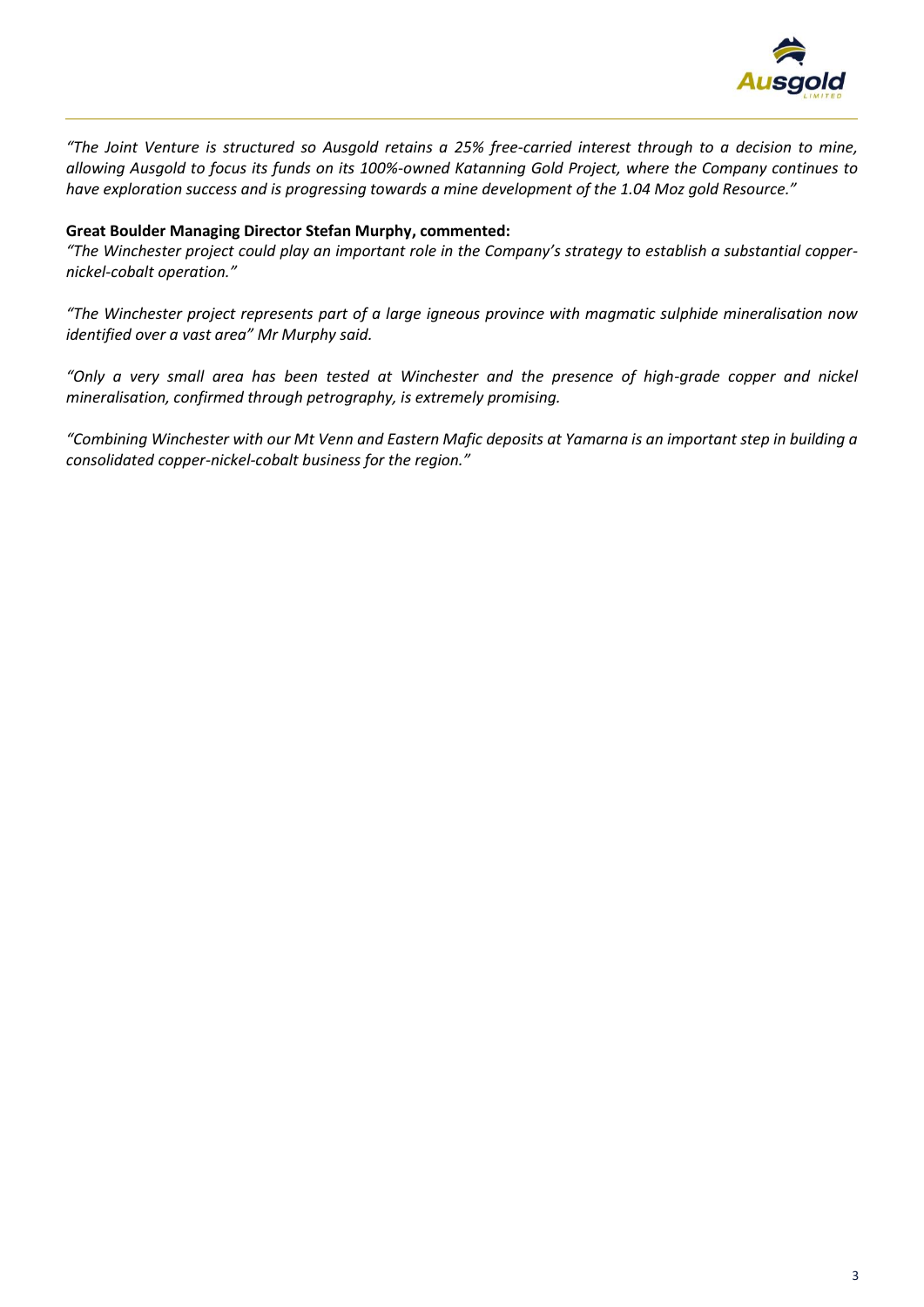

# **About Ausgold Limited**

Ausgold Limited is a gold exploration and development company based in Western Australia.

The Company's flagship project is the Katanning Gold Project, located 275km south-east of Perth and approximately 40km north-east of the wheatbelt town of Katanning. Ausgold holds a dominant ground position in this relatively underexplored greenstone belt, an area prospective for Archean gold deposits. The current Resource at Katanning is 1.04Moz gold (Table 1).

Ausgold's portfolio also includes the Doolgunna Station Cu-Au project and the Yamarna Ni-Cu-Co project in Western Australia and the Cracow Au Project in Queensland.

| (Details in ASX release 26 November 2018) |                       |                |                         |
|-------------------------------------------|-----------------------|----------------|-------------------------|
|                                           | <b>Tonnes</b><br>(Mt) | Grade<br>(g/t) | <b>Ounces</b><br>('000) |
| Measured                                  | 2.07                  | 2.15           | 143                     |
| Indicated                                 | 8.29                  | 1.28           | 340                     |
| Inferred                                  | 14.79                 | 1.17           | 556                     |
| <b>Total</b>                              | 25.1                  | 1.29           | 1,039                   |

#### *Table 1 - Current Mineral Resource*  $\epsilon$ tails in ACV release



*Figure 2 - Regional map showing the KGP, other Ausgold projects and mineralised greenstone belts*

On behalf of the Board,

# **Matthew Greentree Managing Director**

Ausgold Limited

For further information please visit Ausgold's website or contact:

Matthew Greentree Managing Director, Ausgold Limited T: +61 (08) 9220 9890 E: info@ausgoldlimited.com